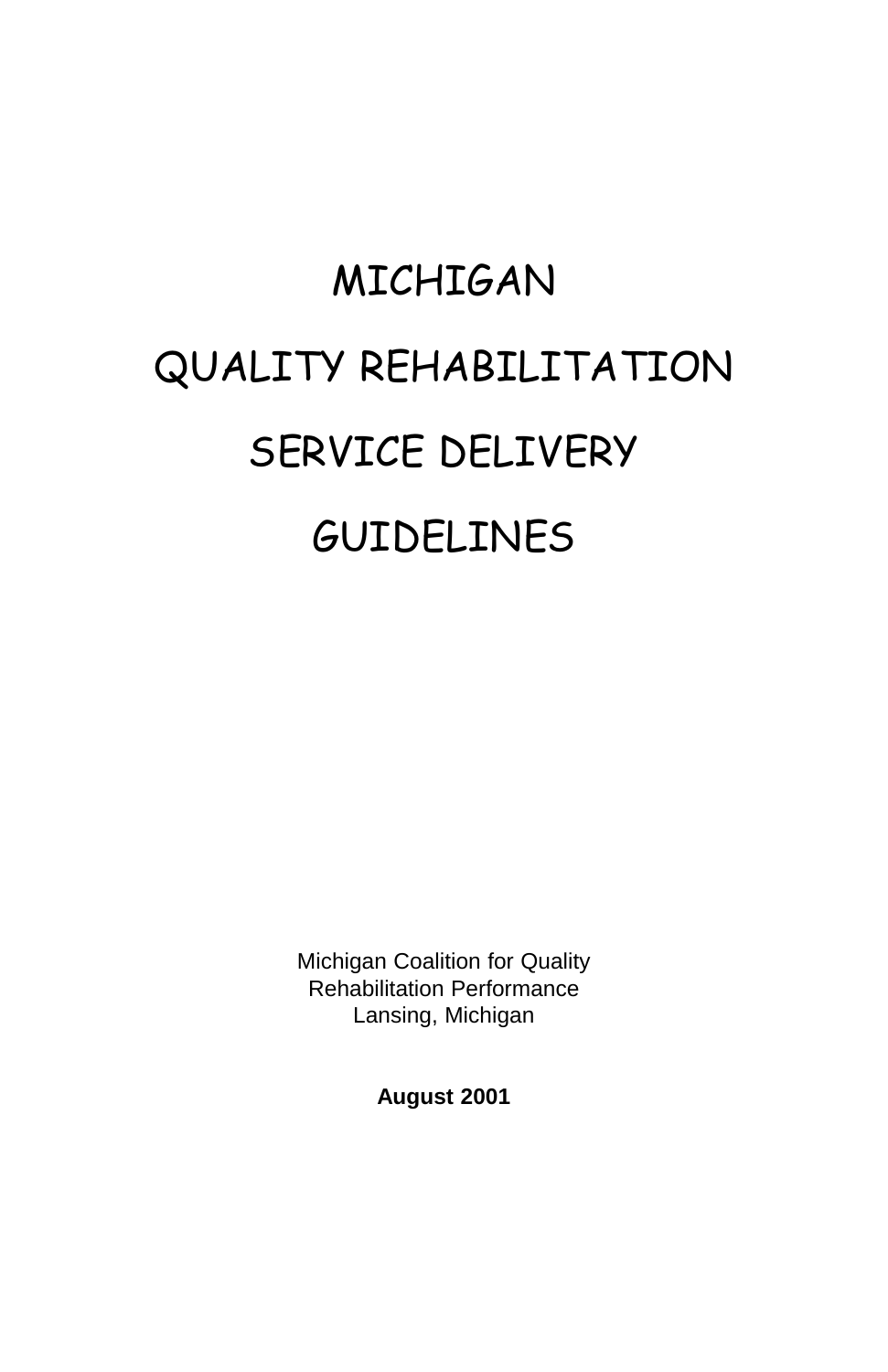# **Contents**

| - Medical Case Management Services  4 |
|---------------------------------------|
|                                       |
|                                       |
|                                       |
|                                       |
|                                       |

\_\_\_\_\_\_\_\_\_\_\_\_\_\_\_\_\_\_\_\_\_\_\_\_\_\_\_\_\_\_\_\_\_\_\_\_\_\_\_\_\_\_\_\_\_\_\_\_\_\_\_\_\_\_\_\_\_\_\_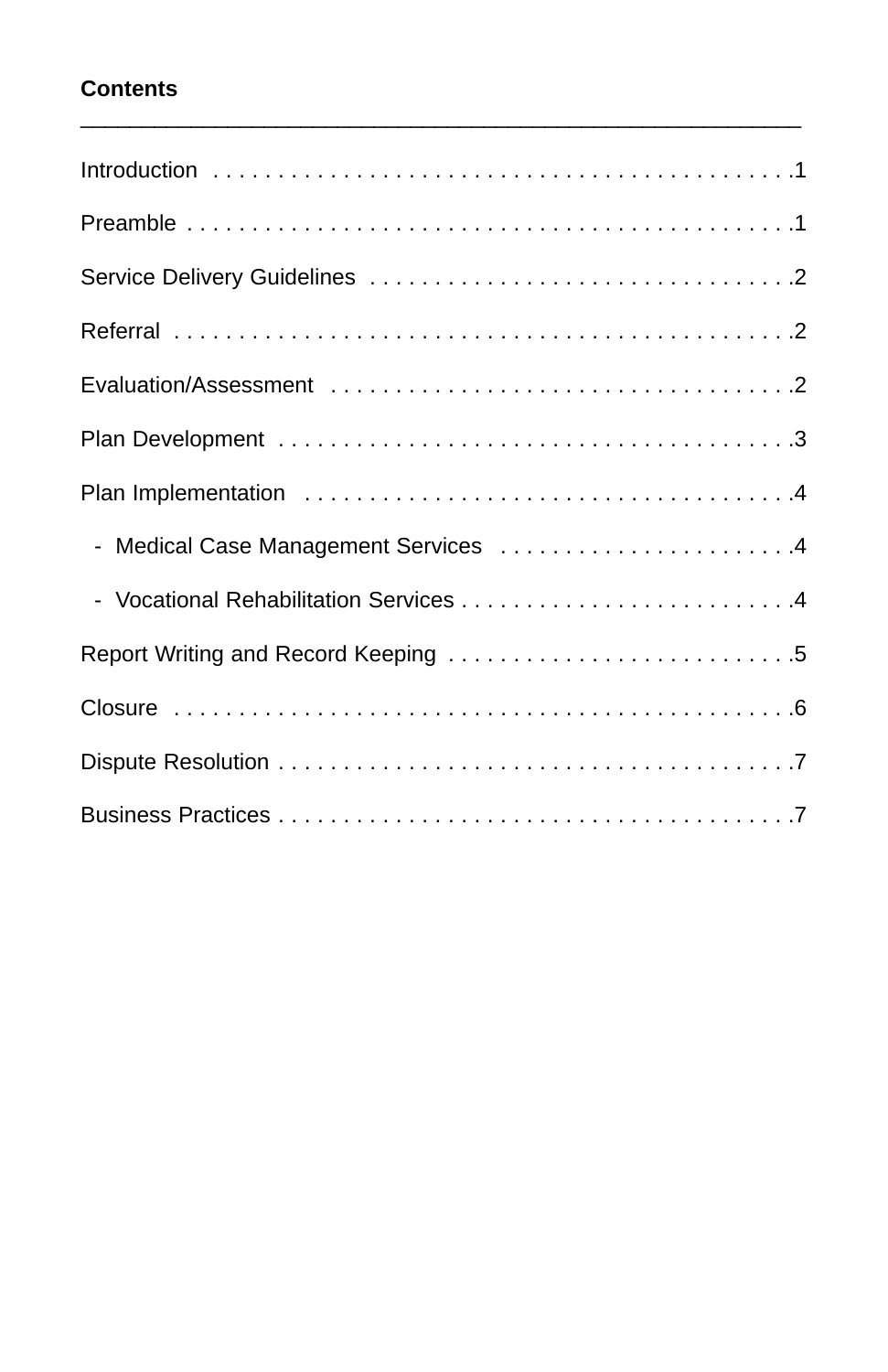# **Introduction**

The Michigan Coalition for Quality Rehabilitation Performance Guidelines is pleased to publish these rehabilitation service delivery guidelines. The Coalition members are listed on page 2. These organizations have come together to develop guidelines for the promotion of measurable and appropriate delivery of rehabilitation services in the State of Michigan.

The rehabilitation of an individual is enhanced by timely and appropriate referral and coordination of service delivery. This document has been developed as a guideline to identify what can be reasonably expected in regard to appropriate rehabilitation service delivery. Stakeholders in the rehabilitation process include: people with disabilities, employers, insurers, referral sources, labor organizations, medical providers, attorneys and rehabilitation practitioners.

# **Preamble**

The goal of rehabilitation services is to coordinate timely and effective health care and facilitate the return of a client to suitable productive employment. The provision of rehabilitation services is a multidisciplinary and coordinated process. To that end, the Coalition acknowledges that rehabilitation services are provided in a number of settings by many professionals with different levels of expertise, training and credentials.

These guidelines apply to rehabilitation service delivery in two primary areas: Medical Case Management Services and Vocational Rehabilitation Services. The integration of vocational services with medical case management can accelerate the return to work process, maximize outcomes and manage benefit expenditures.

The Coalition recognizes that rehabilitation services are provided under a variety of federal and state laws and insurance coverages. However, certain uniform service delivery practices are applicable in any rehabilitation setting. Rehabilitation practitioners are to respect the integrity and protect the welfare of the people and groups with whom they work, with the primary obligation to the rehabilitation of the person with a disability, who is the client. Rehabilitation service providers are expected to adhere to all standards and ethical guidelines applicable to their professional discipline.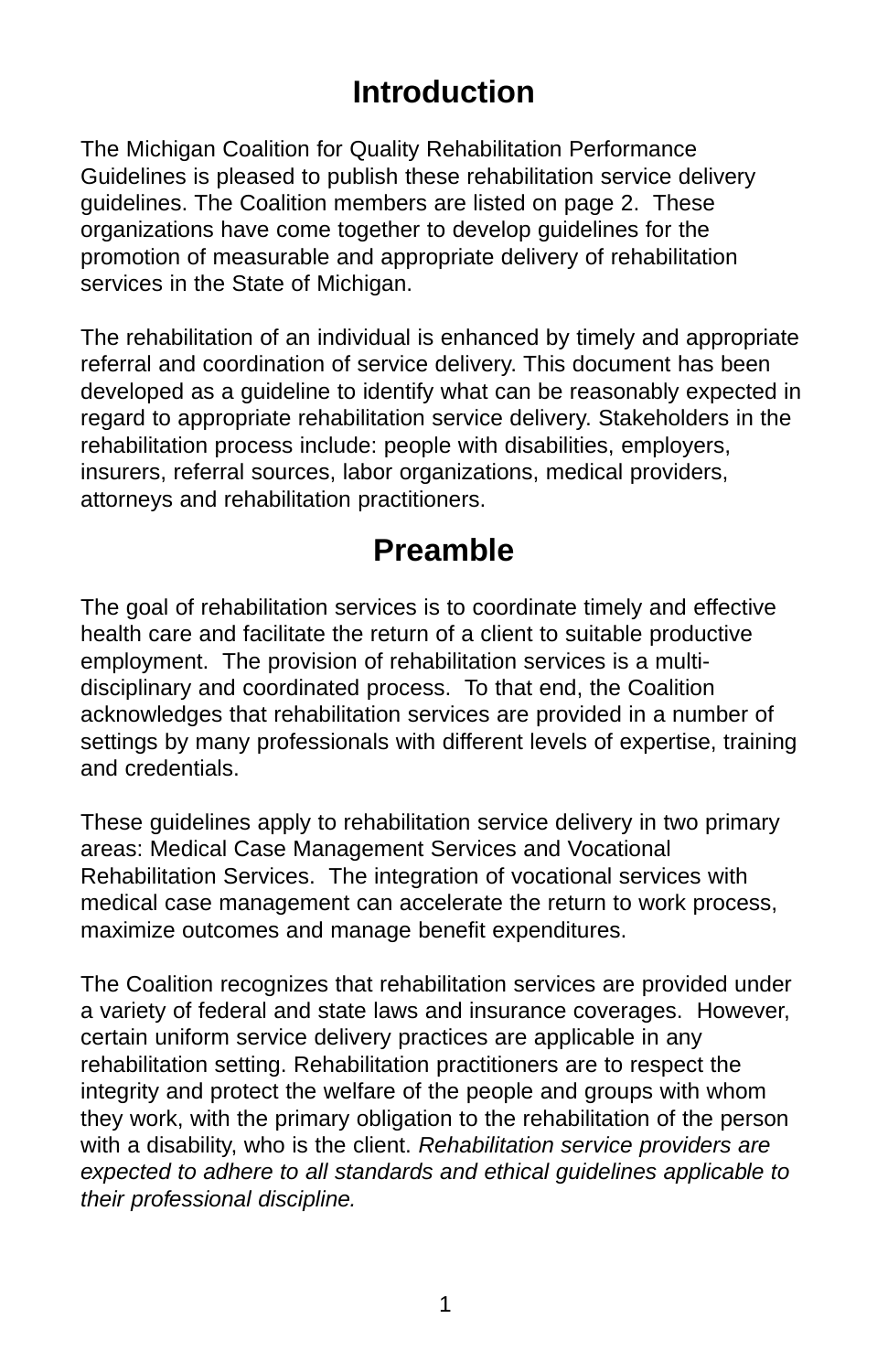# **Michigan Coalition Members:**

Michigan Rehabilitation Association (MRA) - **Adopted, 7/13/00** Michigan Association of Rehabilitation Professionals (MiARP) -

- **Adopted, 2/16/00**
- Michigan Rehabilitation Counseling Association (MRCA) **Adopted, 8/17/00**

Michigan Association of Service Providers in Private Rehabilitation (MASPPR), **Adopted, 8/1/00**

Case Management Society of America - Detroit Chapter (CMSA-DC) Detroit Michigan Association of Occupational Health Nurses

(DMAOHN), **Adopted, 2/17/00**

# **Service Delivery Guidelines**

# **Referral:**

There is essential information that should be obtained before a client is accepted for services:

- Purpose of referral, including funding source.
- Referral source special instructions for service, if any.
- All pertinent medical and related data.
- Necessary releases to contact the injured/ill client.
- Attorney name and telephone number, if applicable.

# **Evaluation and Assessment:**

The first critical step in the rehabilitation process is the evaluation and assessment. This can only be accomplished with a face to face meeting with the client. Depending upon the purpose of the referral the rehabilitation practitioner may emphasize various elements of the evaluation: however, the following points should be considered in any written evaluation:

- Identify to the client the role of the rehabilitation practitioner and obtain written permission from the client to participate in his/her recovery process.
- Obtain thorough medical information to include, specifically, the client's physical restrictions and/or limitations; and a thorough vocational, psychosocial, and educational history.
- Vocational history shall include skills, wages, working conditions, reasons for leaving previous employment, re-employment potential and possibilities.
- Obtain pertinent financial information needed to assist with identifying beneficial community resources; for example, SSDI, Pell Grant, etc.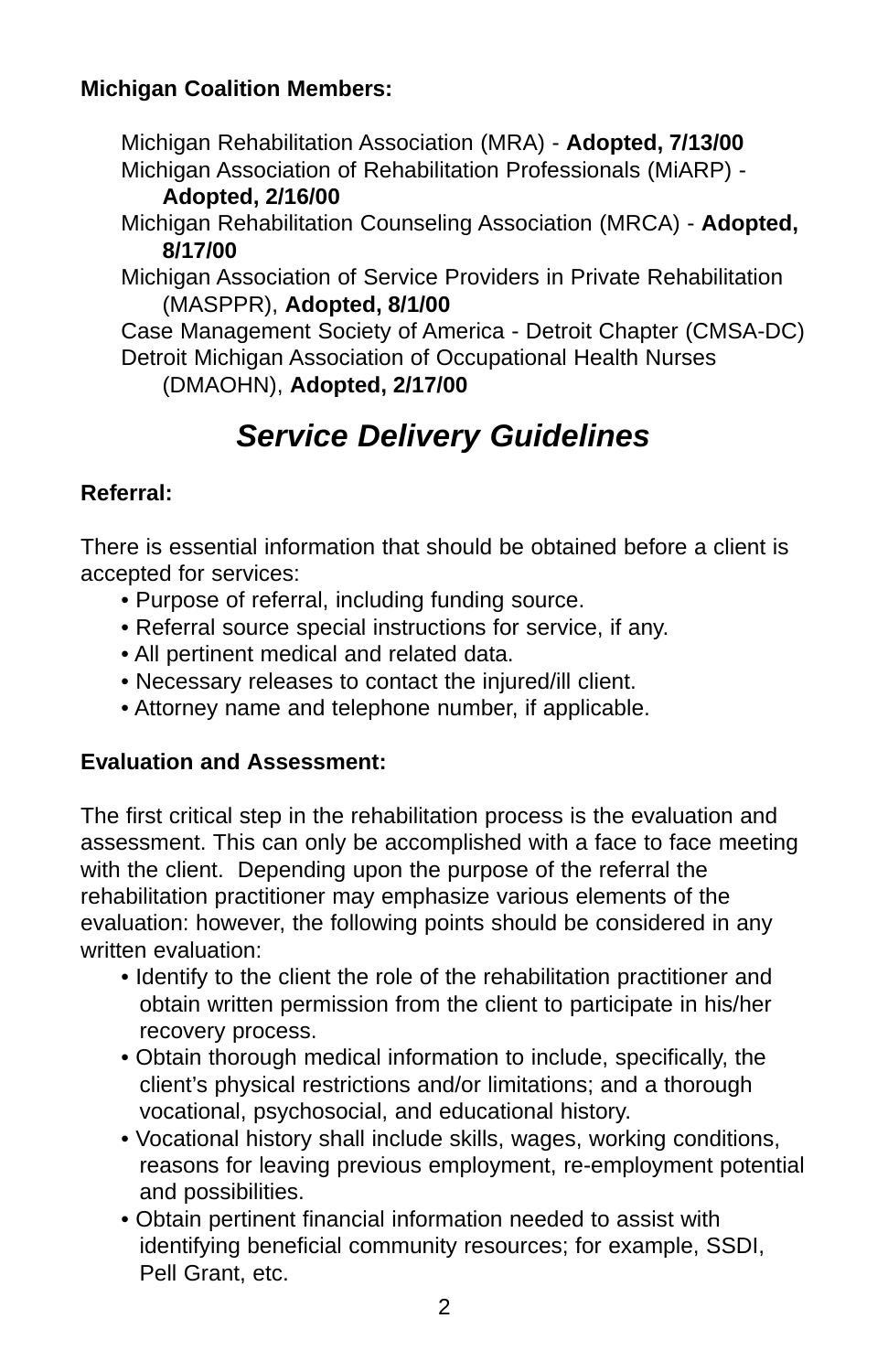- Assess the client's level of understanding and expectations related to the diagnosis, prognosis and treatment options.
- Client's education and specialized training, whether formal or informal.
- Summary of the data with emphasis on the client's assets and limitations, with recommendations to facilitate the purpose of referrals.

## **Plan Development:**

Rehabilitation practitioners, whether medical or vocational, may write a wide variety of rehabilitation plans, individually developed for each client's needs. However, there are certain elements that should be met when a plan is developed:

- The client should be an active participant in the development of the rehabilitation plan.
- When the plan is written, all interested parties should agree before its implementation.
- The vocational plan should be signed by the client and/or representative and the vocational rehabilitation practitioner. The signed plan is not usually a requirement for medical case management services.
- The rehabilitation plan and any revisions should be based on consultation with all relevant parties, including medical providers.
- A rationale for the plan should be documented and based on the information gathered through the assessment process, including taking into account abilities and interest testing as well as research efforts needed to determine the potential success of the plan.
- The plan should include clearly stated goals with both long and short-term objectives.
- The plan should identify the responsibilities of all parties, the action steps for which they are responsible, including fiscal, and the time frames for completion.
- In developing a return-to-work plan, the following hierarchy should be followed: same job/same employer, new job/same employer, same job/new employer, new job/new employer, short term retraining, or self-employment.
- Short-term training can be considered at any time during the rehabilitation process to facilitate a timely return to work.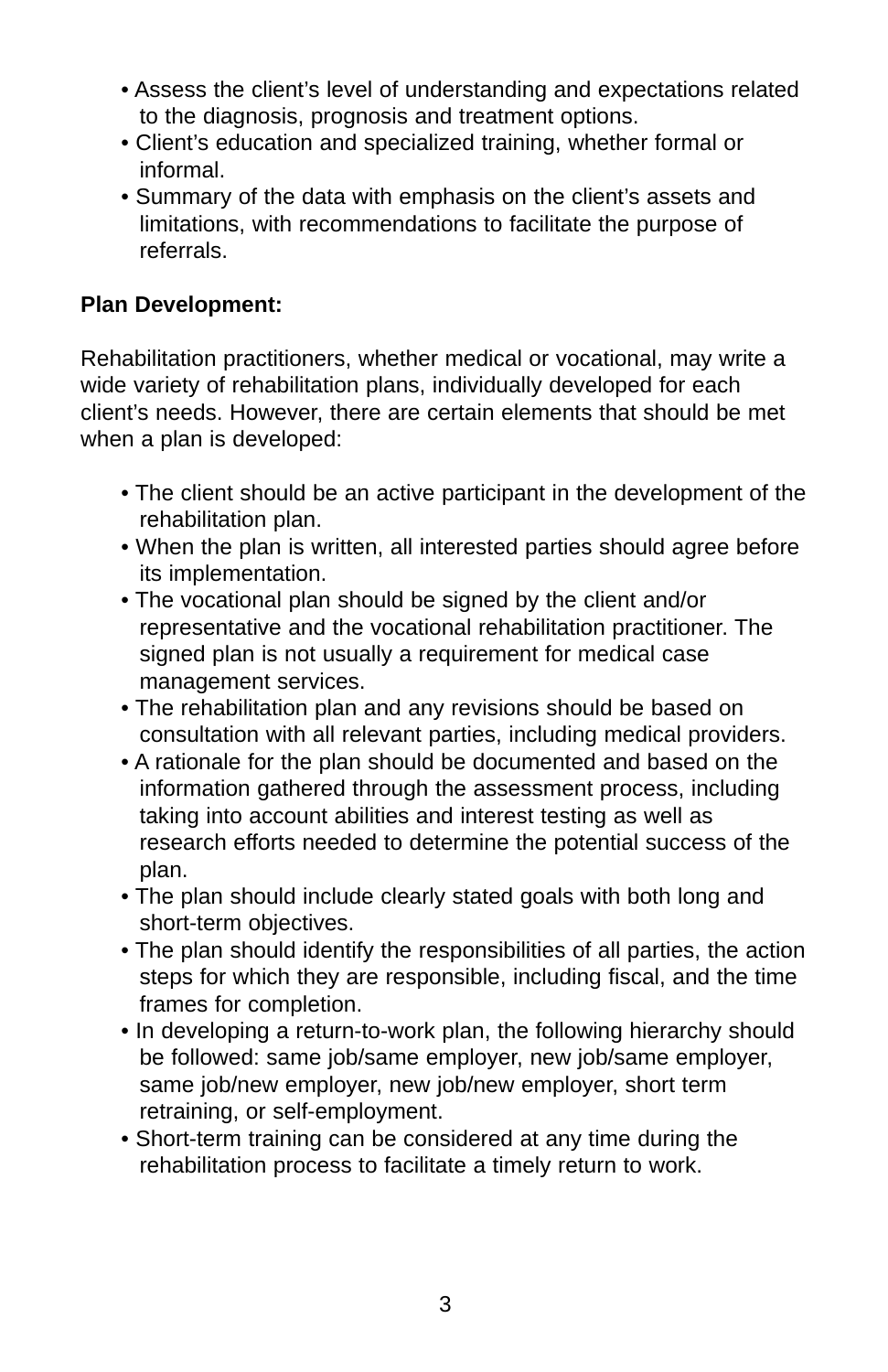# **Plan Implementation:**

## Medical Case Management Services:

The following steps are recommended when implementing a rehabilitation plan:

- Coordinate activities of medical professionals, community agents, funding sources, client and family for the goal of achieving maximum functional outcomes.
- Facilitate inpatient, outpatient, and home services as well as medical evaluations and environmental modifications as needed.
- Assist in securing funding for medical equipment, supplies, medications and services in a cost effective manner.
- Provide information to the client to help facilitate timely and appropriate treatment.
- Guide client to self directed care, self-advocacy and decision making to the degree possible.
- Maintain a professional rapport and open communication with all members of the team so that the care plan can be discussed objectively, problems identified and adjustments made as needed.
- Make adjustments in the care plan to promote better outcomes, if the plan is static or regressive.
- Coordinate the care plan and disease course with an established critical pathway to determine variances.
- Support the stability of the client and family environment.

#### Vocational Rehabilitation Services:

These guidelines should be followed when providing job development and placement services:

- Confirm the client's readiness for employment, including issues related to child care, transportation, etc. Also confirm presence of job seeking and job holding skills and provide assistance as necessary.
- Establish realistic job goals through counseling and guidance, career development, transferable skills analysis, and correlation of information gathered during testing/assessment.
- Document appropriateness of prospective jobs as they relate to the client's skills and limitations.
- Assist employers with job accommodations and disability related work incentives.
- Monitor client's job adjustment and job performance to ensure appropriate work adjustment and identify natural supports in the work environment.
- Coordinate outside resources when necessary.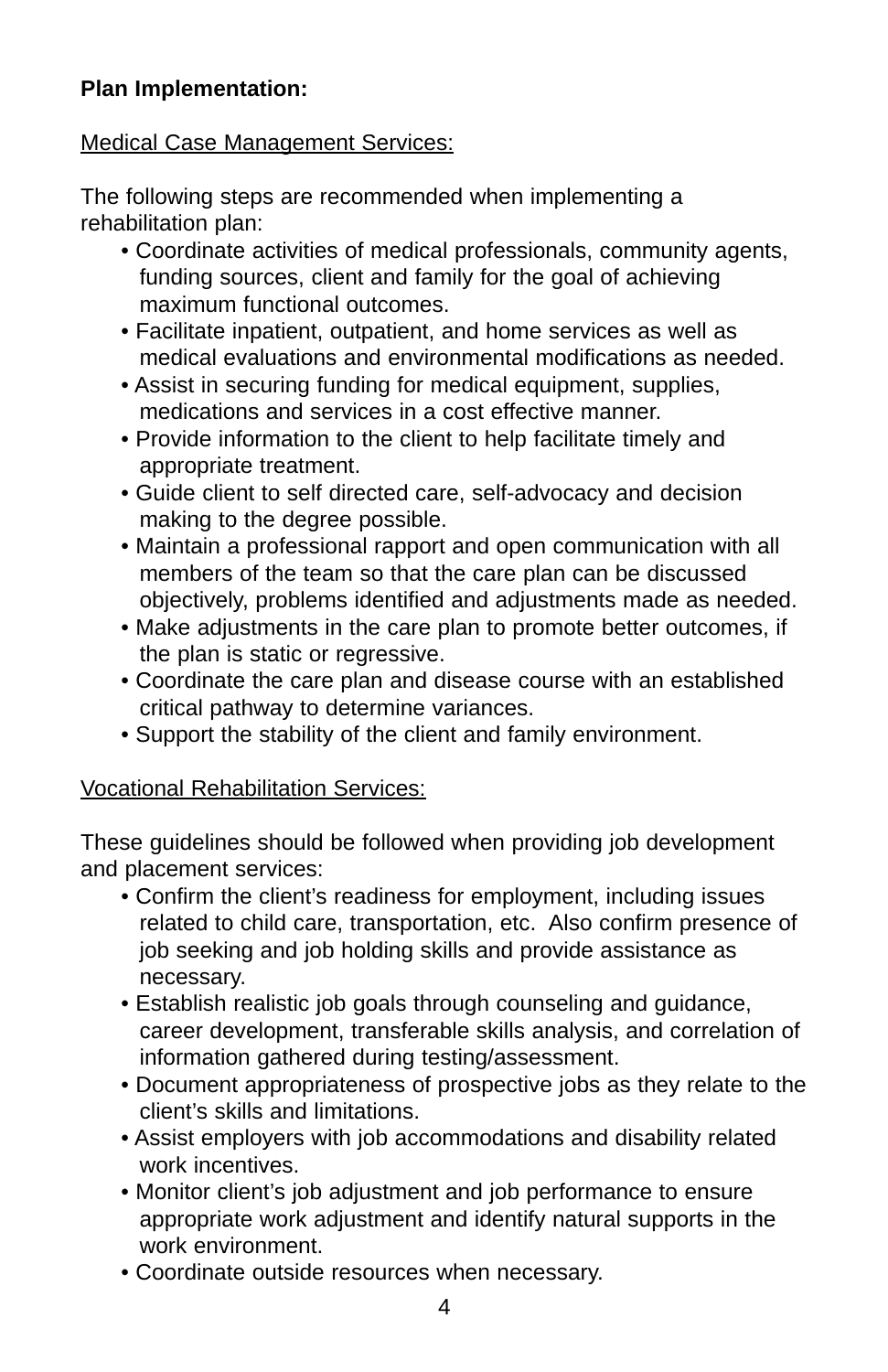The following requirements should be met when providing on-the-job training:

- Identify skills to be learned.
- Confirm that the client will be treated as an "employee" with the same benefits and privileges as all other employees.
- Confirm terms of payment to employer and compensation to client.
- Identify conditions under which the agreement is to be completed and/or terminated including any agreement by the employer to hire the client.
- Secure signatures of all parties to the training plan/contract.

When implementing short-term training programs, these steps should be followed:

- Confirm the client has the necessary entry-level skills and physical capabilities to be successful in the training program.
- Complete any remedial course work or accommodations before formal course work begins.
- Conduct labor market research prior to the start of the training program to identify wage and placement potential.
- Monitor client's performance in training and assist program staff with any problems that may develop.
- Utilize placement resources within the training program's existing structure to assist in post-training placement.

When assisting clients who may be interested in exploring selfemployment ventures, the following guidelines are recommended:

- Conduct labor market research to determine the feasibility of the particular venture in the client's geographic area.
- Assist the client in researching federal, state and local ordinances as well as small business support programs.
- Confirm the client has the basic educational skills to manage the self-employment venture or confirm the establishment of support services such as outside clerical or accounting services.
- Ensure the client has the physical, mental, and emotional capabilities to both manage and work within the self-employment business structure.

# **Report Writing and Record Keeping**

Rehabilitation practitioners understand that all written reports and file documentation constitute legal records and, as such, are subject to discovery. Therefore, all case documentation should be factual and objective. In addition, rehabilitation practitioners understand that reporting requirements differ between referral sources and jurisdictions. Rehabilitation providers should remain in compliance with each referral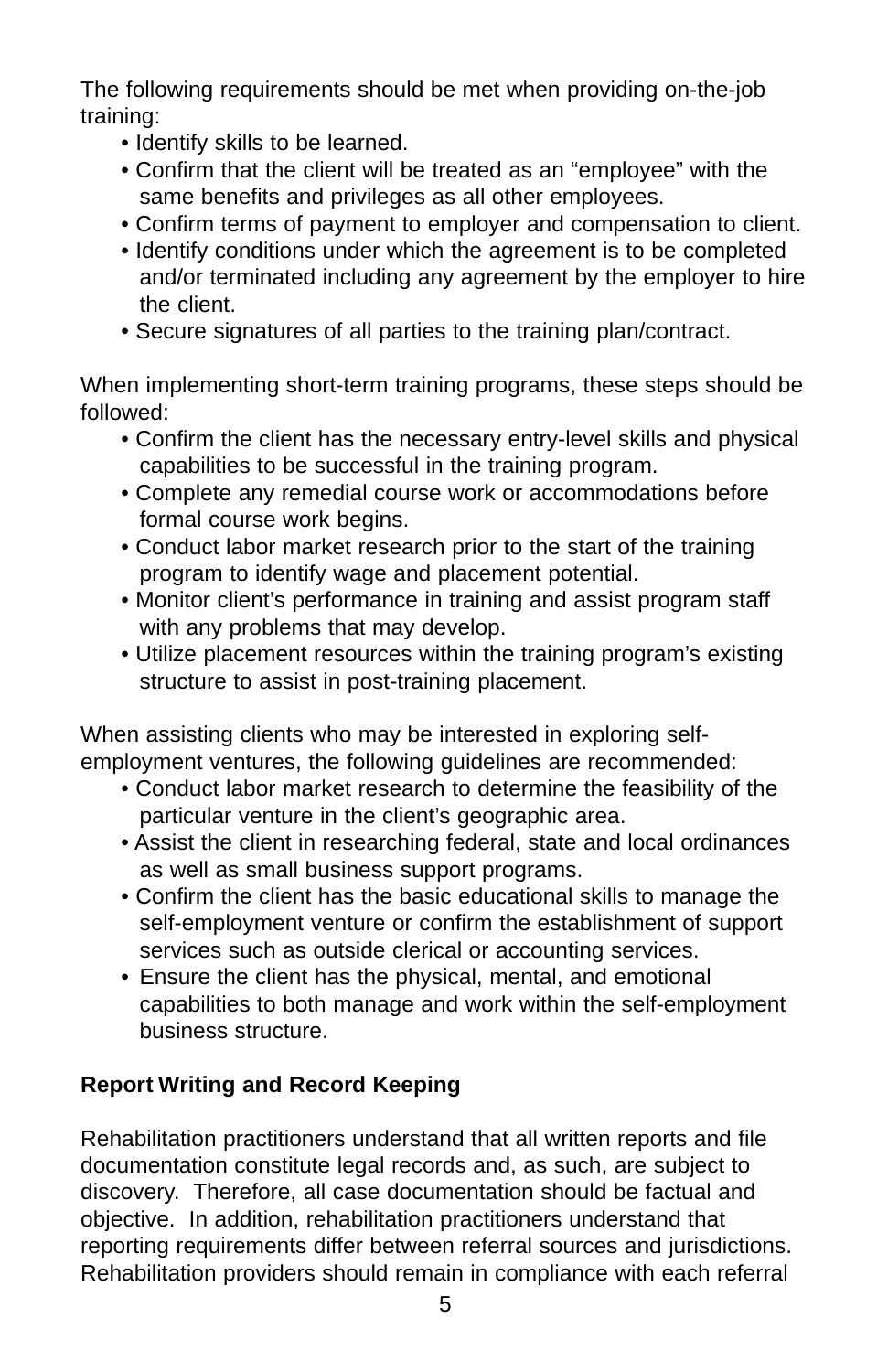source's reporting requirements.

Regardless of reporting frequency, the following information should be maintained in the file at all times:

- Written evaluation.
- Written plan.
- Written closure report.
- Medical/psychological reports, including current written work restrictions.
- Correspondence between interested parties.
- Regulatory orders affecting or related to the client.
- Updated authorization for information requests/releases.

Client records are confidential and should not be disclosed without client authorization or legal requirement. In addition, adequate storage and confidentiality mechanisms to protect file information should exist. Records should be maintained for the number of years after closure that is consistent with jurisdictional requirements or agency policy. If records are eventually destroyed, it should be done in a manner assuring preservation of confidentiality.

# **Closure**

Rehabilitation providers recognize that services may terminate at any point in the rehabilitation process, hopefully, when the rehabilitation goals have been achieved. However, there are circumstances when rehabilitation cases will close prior to the completion of the rehabilitation plan, including a situation where medical, behavioral, or vocational data indicate non-feasibility for successful rehabilitation. Case closures may also occur for other reasons, including:

- Services declined by the client or his/her authorized representative.
- Client is no longer available for services.
- Administrative terminations, including case settlement, referral source or regulatory directive.
- When continued case involvement could compromise professional/ethical standards of practice.

The rehabilitation provider should always provide justification for the case closure by documenting that rehabilitation goals have been achieved, by documenting that further services are non-feasible, or by identifying any other specific reason for case closure.

Upon closure, if the rehabilitation provider is aware of ongoing client needs, which may be met by community services, the client should be referred to those resources.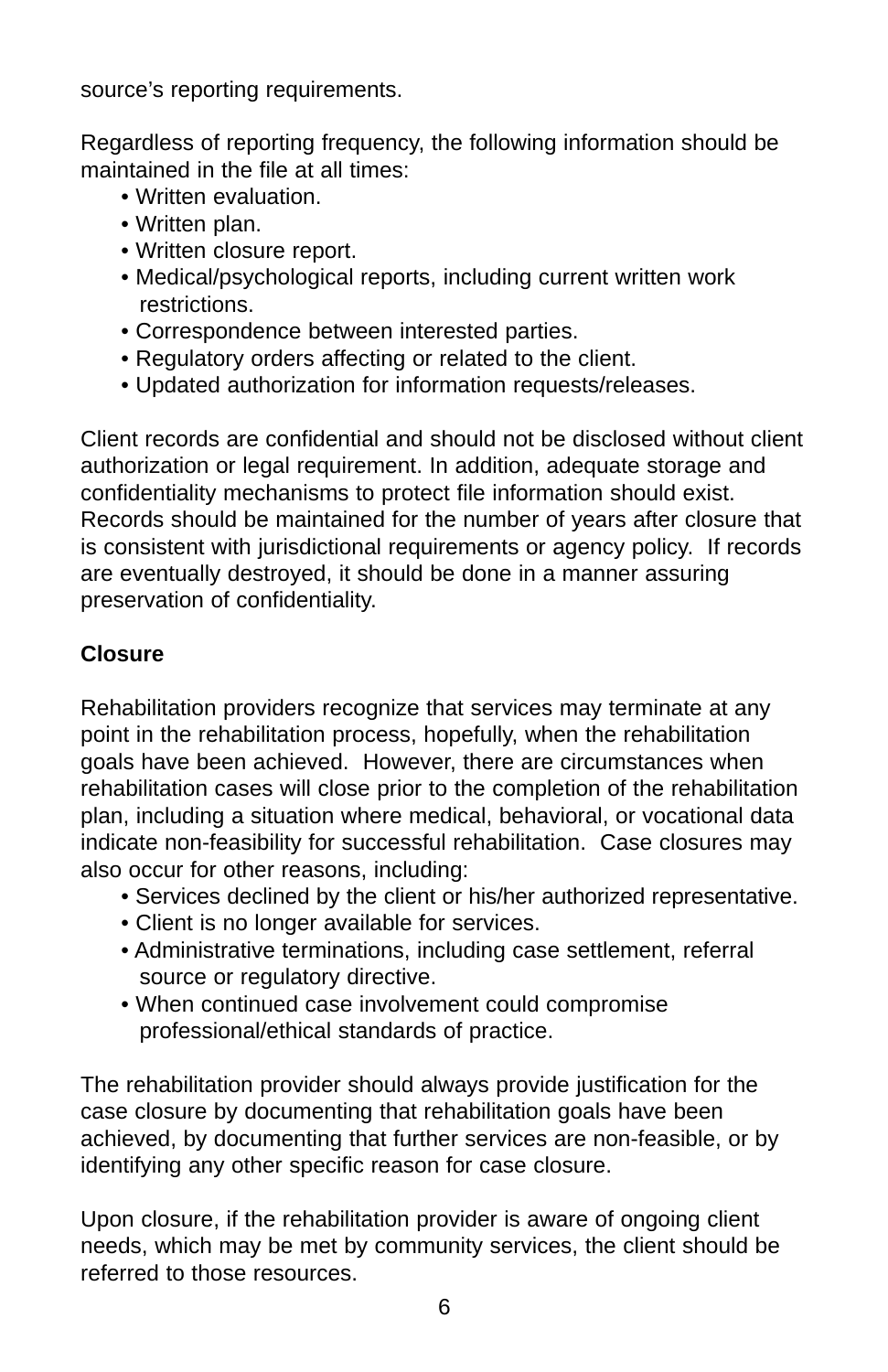# **Dispute Resolution**

When disputes arise which affect the rehabilitation process, the rehabilitation provider can assist in addressing these disputes as quickly as possible. Dispute resolution can take place on an informal basis by facilitating effective communication between involved parties. When disputes require a more formal resolution process, such as conferences or administrative hearings, the rehabilitation provider has a responsibility to present objective information needed to help resolve the dispute. In whichever way the dispute is resolved, the case manager should provide a written summary of the resolution.

## **Business Practices**

Individuals and organizations providing rehabilitation services are expected to adhere to all standards and practices applicable to their professional discipline. In addition, rehabilitation providers should give special attention to the following specific points:

- Maintain a high level of professional competence by ongoing participation in educational activities.
- Provide services to clients without regard to color, age, race, religion, national origin, sex or disability.
- Adhere to all applicable federal, state and local laws establishing and regulating business practices.
- Accurately represent themselves, their duties or credentials.
- Carry professional liability insurance for the protection of themselves and affected third parties.
- Only promise or offer services or results that they can deliver or have reason to believe that they can provide.
- Ensure that the complexity of cases handled reflects the level of experience of particular staff members, and that inexperienced staff are provided with appropriate professional supervision.
- Ensure that competitive advertising is factually accurate and avoids exaggerated claims as to costs and results.
- Not engage in claims practices as such are defined under the statutes and legal precedents in their respective jurisdictions.
- Not solicit referrals directly or indirectly by offering money or gifts.
- When recruiting an employee, provide accurate documentation of wages, benefits, advancement potential and caseload expectations.
- Not engage in the wrongful removal of professional rehabilitation files or other materials upon the initiation of new employment.
- Not enter into fee arrangements that would be likely to create conflicts of interest or influence their testimony in contested cases.
- Advise the referral source/payer of their fee structure in advance of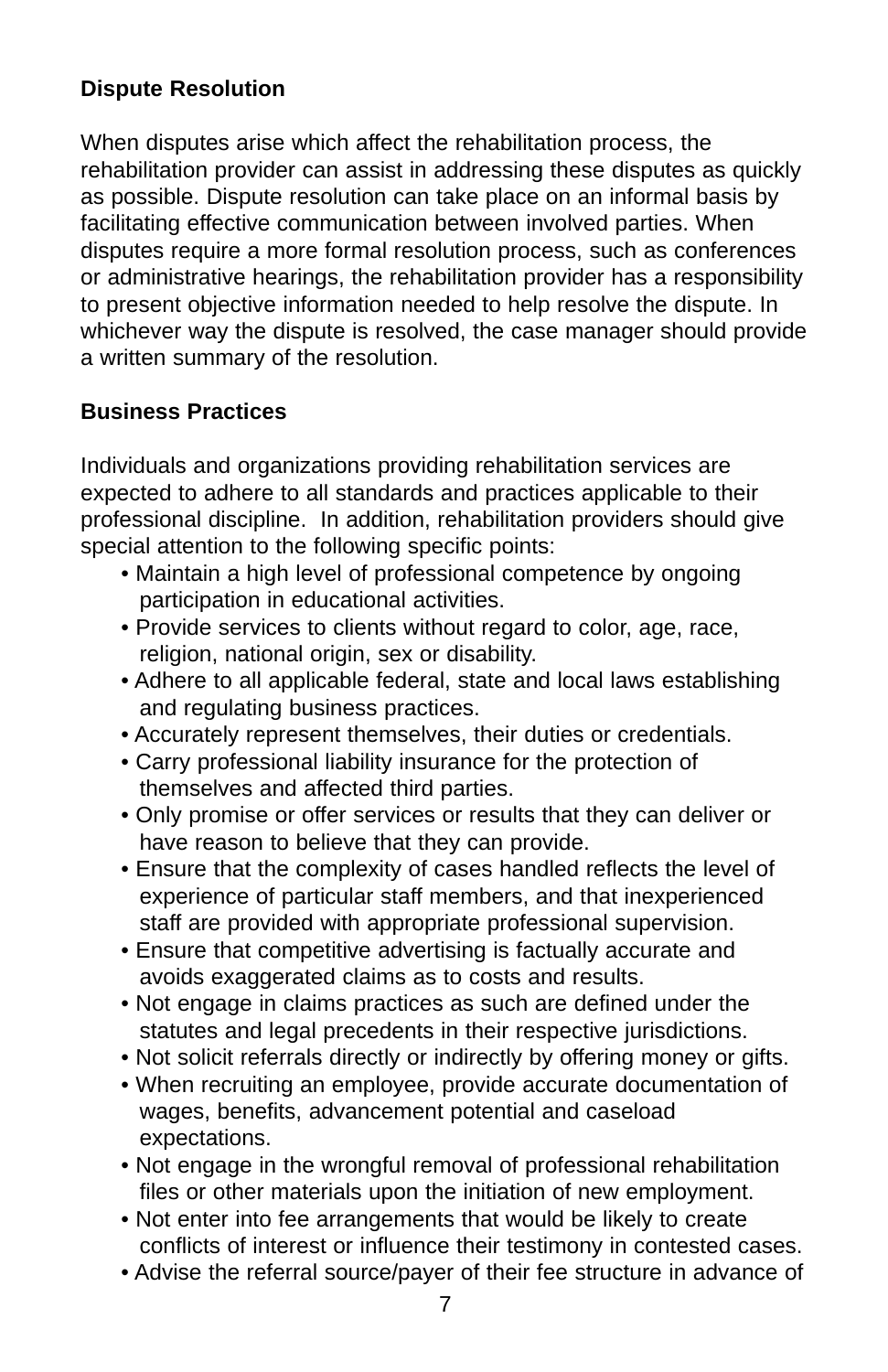the rendering of any services and also furnish, upon request, detailed accurate time records.

- Make every attempt to assure that any formal or informal discussions or comments directed toward a fellow rehabilitation professional and/or organization be positive and/or constructive.
- Not engage in providing legal advice, not engage in the unauthorized practice of law; or discuss settlement issues with the client.

## **Acknowledgment:**

The Coalition wishes to especially acknowledge the International Association of Rehabilitation Professionals (IARP) for its Standards & Ethics, which were used as a model for content and organizational purposes. (Prior to April, 2000, known as the National Association of Rehabilitation Professionals in the Private Sector - NARPPS)

## **Endorsements:**

Michigan Occupational Therapy Association, 3300 Washtenaw, Suite 220, Ann Arbor, MI 48104-4200. TEL: (734) 677-1417, or (734) 677- 2407 FAX. **(Endorsed, 1/29/00)**

Michigan Self-Insurers' Association, 1740 First National Building, Detroit, MI 48226. TEL: (313) 961-8690, or (313) 961-4786 FAX. **(Endorsed, 6/1/00)**

Workers' Compensation Section, State Bar of Michigan, 306 Townsend, Lansing, MI, 48933 , TEL: (517) 372-9030, or 482-6248 FAX. **(Endorsed 4/10/01)**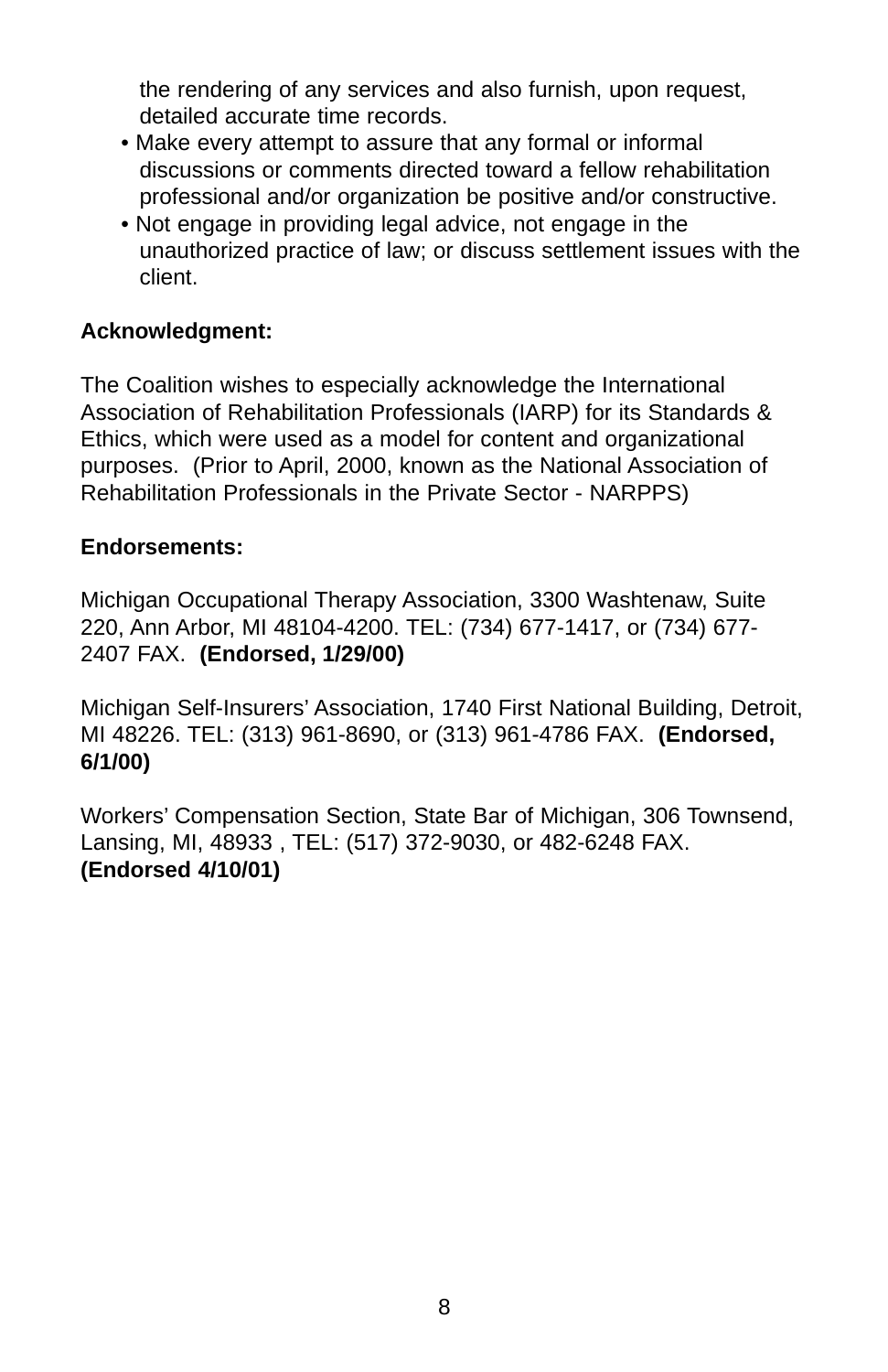#### **Resources:**

ACA, Code of Ethics and Standards of Practice, American Counseling Association, 5999 Stevenson Avenue, Alexandria, VA 22304-3300. TEL: (800) 422-2648.

CARF, Medical Case Management Standards, Commission on Accreditation of Rehabilitation Facilities, 4891 East Grant Road, Tucson, AZ 85712. TEL. (520) or (602) 325-1044.

CDMSC, Code of Professional Conduct, Certification of Disability Management Specialists Commission, 1835 Rohlwing Road, Suite E, Rolling Meadows, IL 60008. TEL. (847) 394-2106.

CMSA, Standards of Practice for Case Management, Case Management Society of America, 8201 Cantrell, Suite 230, Little Rock, AR 72227- 2448. TEL. (501) 225-2229.

CRCC, Code of Professional Ethics for Rehabilitation Counselors, Commission on Rehabilitation Counselor Certification, 1835 Rohlwing Road, Suite E, Rolling Meadows, IL 60008. TEL. (847) 394-2104.

IARP, Standards & Ethics, International Association of Rehabilitation Professionals, 783 Rio Del Mar Blvd., Suite 61, Aptos, CA 95003. TEL. (831) 662-0310.

JPD, Standards for Rehabilitation Placement Professionals, National Rehabilitation Association of Job Placement and Development, 633 South Washington Street, Alexandria, VA 22314-4109. TEL. (703) 836- 0850.

WorkCover Western Australia, Quality Assurance Standards for Vocational Rehabilitation Counselors, WorkCover, 2 Bedrook Place, Shenton Park, Western Australia, 6008.

## **\* \* \* To be reviewed periodically and updated as needed. \* \* \***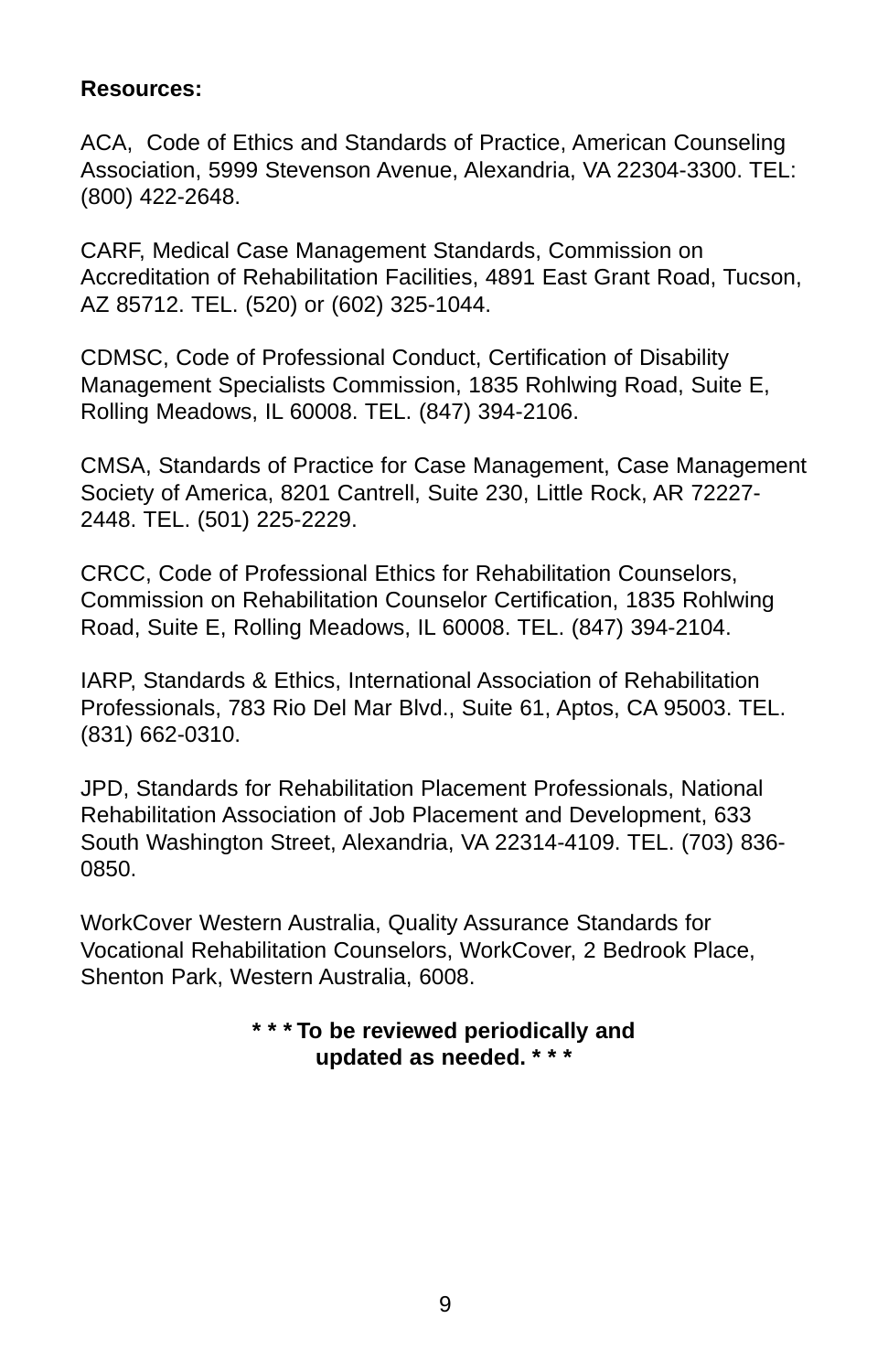## **Michigan Coalition Member Addresses**

Michigan Rehabilitation Association (MRA) PO Box 25041 Lansing, MI 48909-5041

Michigan Association of Rehabilitation Professionals (MiARP) PO Box 146 Grandville, MI 49468

Michigan Rehabilitation Counseling Association (MRCA) PO Box 25041 Lansing, MI 48909-5041

Michigan Association of Service Providers in Private Rehabilitation (MASPPR) PO Box 25041 Lansing, MI 48909-5041

Case Management Society of America - Detroit Chapter (CMSA-DC) 27350 Southfield Road Lathrop Village, MI 48076

Detroit Michigan Association of Occupational Health Nurses (DMAOHN) 26211 Central Park Blvd., Suite 307 Southfield, MI 48076